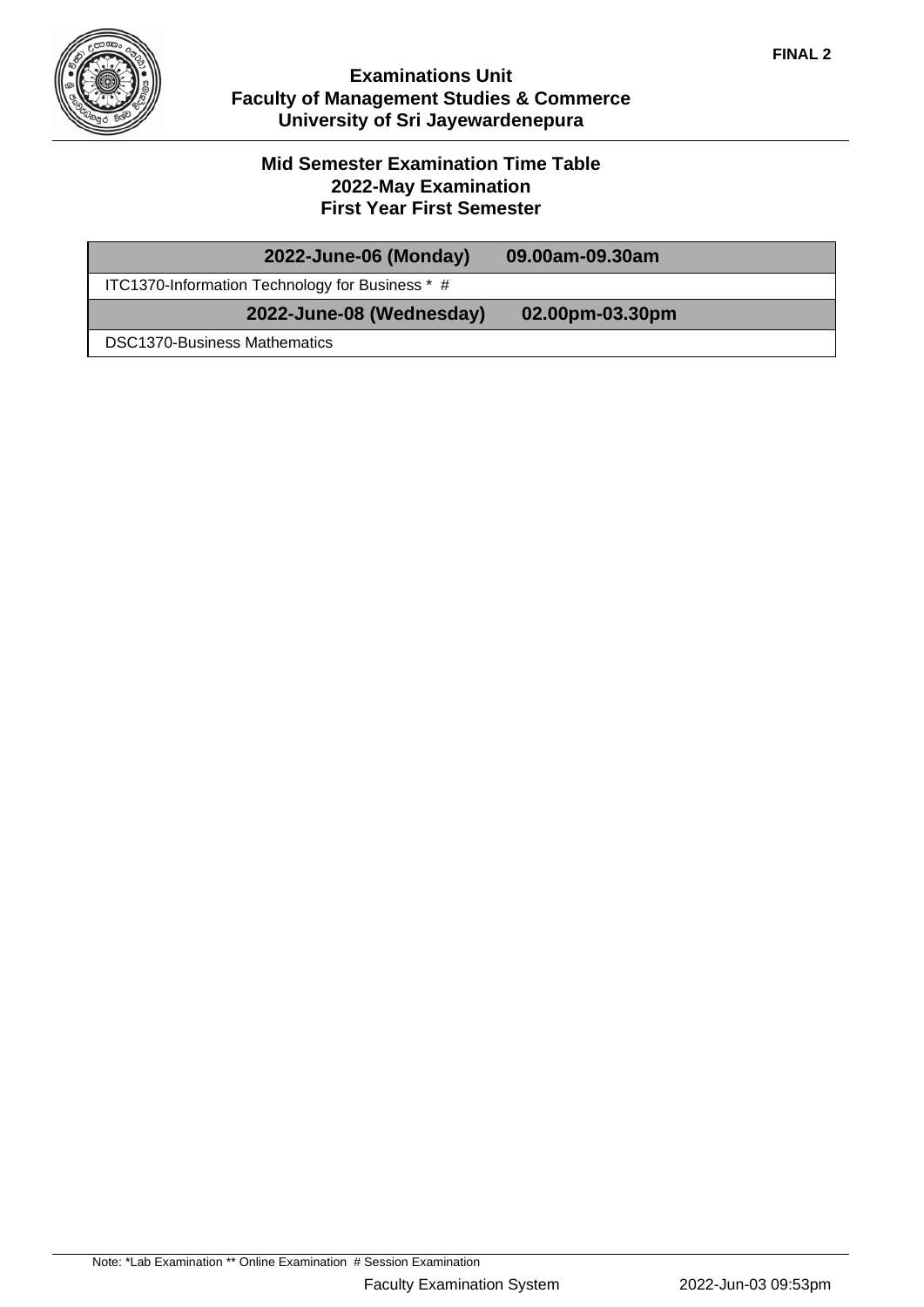

#### **Mid Semester Examination Time Table 2022-May Examination Second Year First Semester**

|                                  | 2022-June-09 (Thursday) | 09.00am-10.00am |  |
|----------------------------------|-------------------------|-----------------|--|
| FIN2340-Financial Management * # |                         |                 |  |
|                                  | 2022-June-11 (Saturday) | 09.00am-10.00am |  |
| ACC2340-Management Accounting    |                         |                 |  |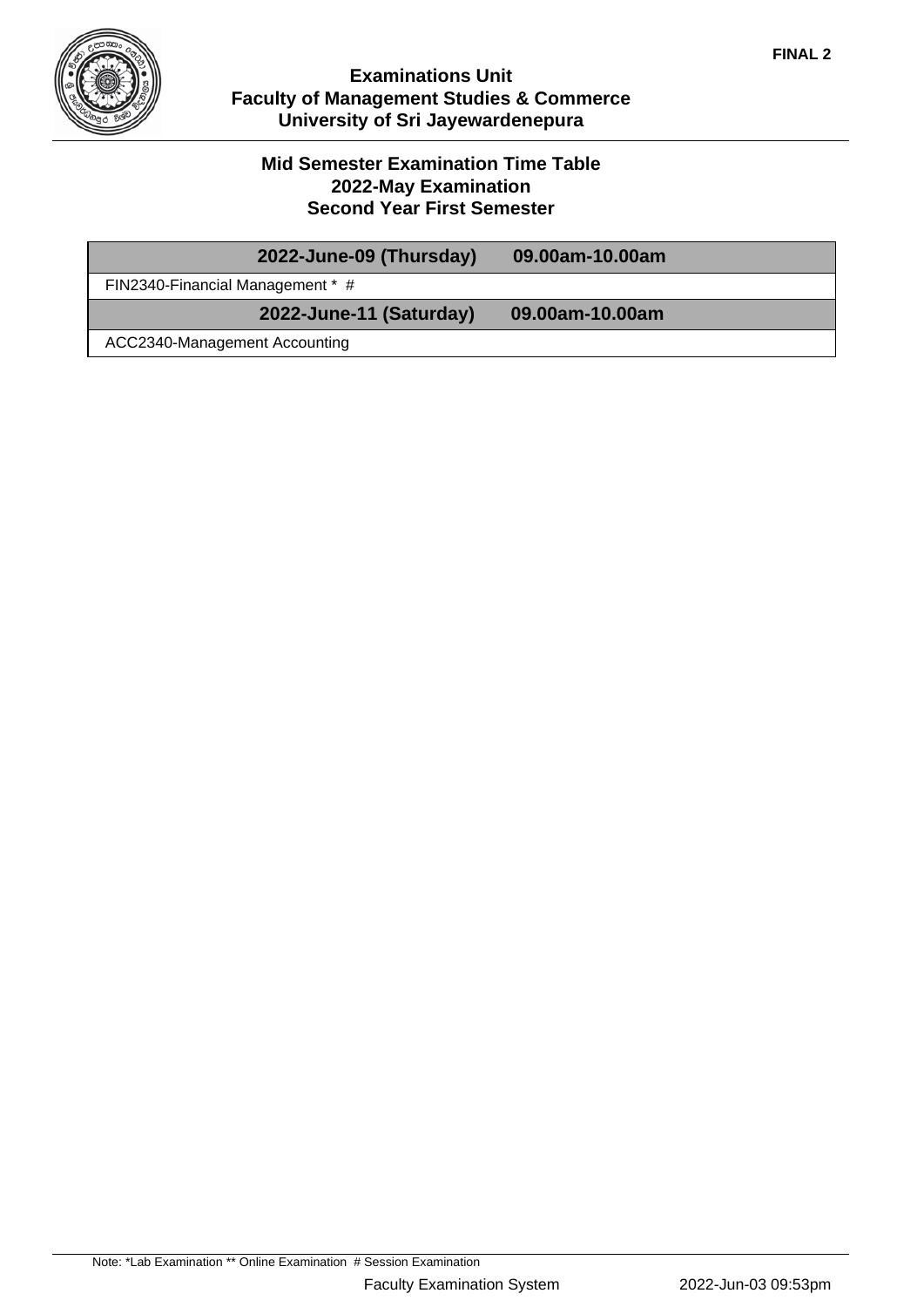

#### **Mid Semester Examination Time Table 2022-May Examination Third Year First Semester**

| 2022-June-07 (Tuesday)                        | 08.00am-05.00pm |
|-----------------------------------------------|-----------------|
| FIN3340-Corporate Finance **                  |                 |
| 2022-June-10 (Friday)                         | 08.00am-05.00am |
| FIN3341-Investment and Portfolio Mangement ** |                 |
| 2022-June-10 (Friday)                         | 09.00am-10.00am |
| ACC3340-Auditing and Assurance Services *     |                 |